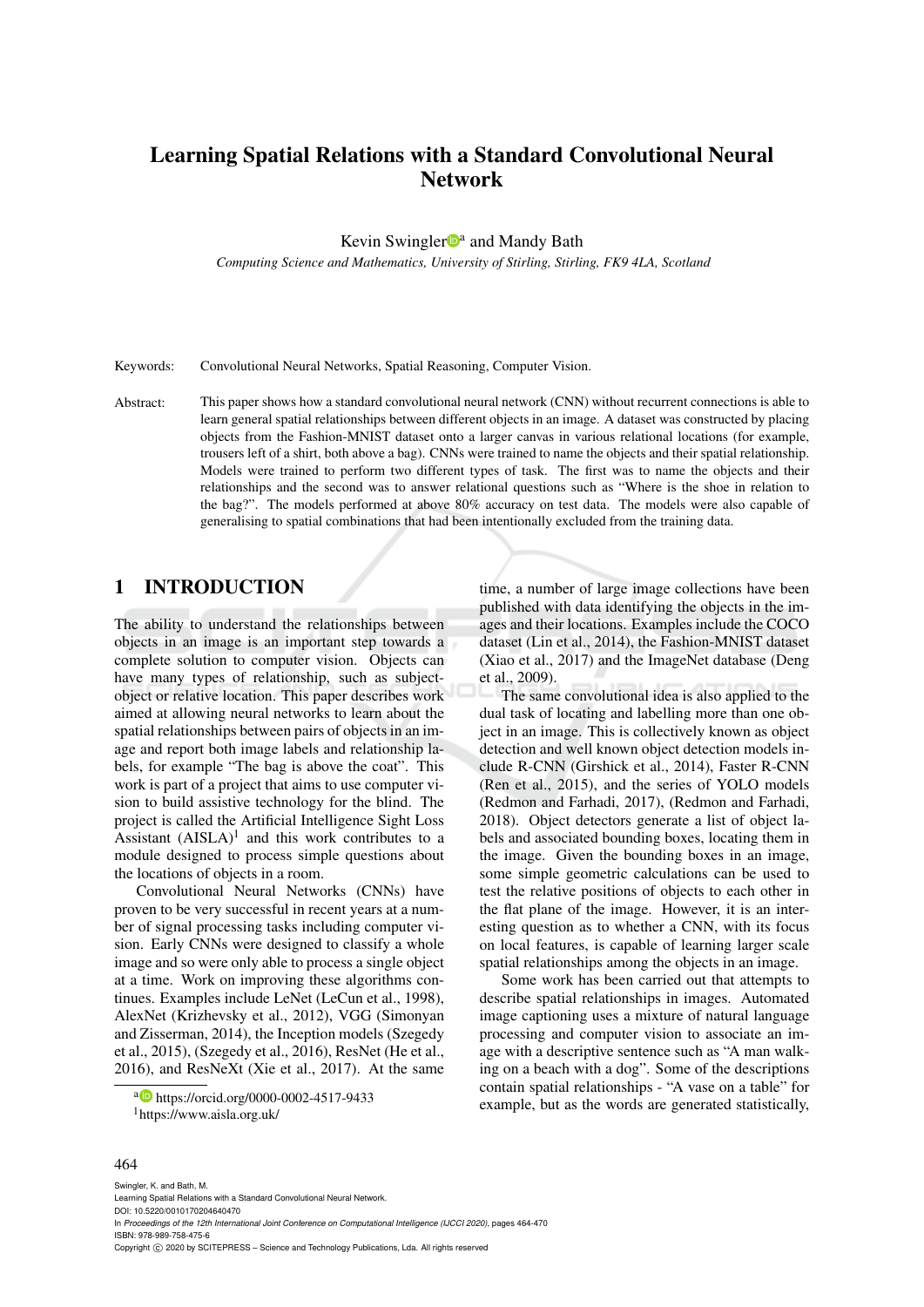the spatial meaning is lost. Many of these models mix CNNs with LSTMs to process the series of words that make up a caption, see (Wang et al., 2016) for example. Hossain et al. (Hossain et al., 2019) provide a useful review of image captioning techniques.

In 2014, in his talk on what is wrong with convolutional neural nets, Geoff Hinton talked about the limitations of max pooling and how CNNs can recognise the right elements, but in the wrong order. For example, it might detect two eyes, a nose and a mouth and classify a face even if those elements are not arranged as a face. We were interested in whether or not a CNN could be made to learn such spatial relationships if the target outputs made them explicit. This is slightly different from the point that Hinton was making, but sparked the question all the same. Can a CNN learn image wide spatial relationships by simply encoding the name of such relationships at the output layer?

There have been several attempts at explicitly addressing the challenge of learning spatial relationships among objects in an image using an architecture that adds spatial specific elements to the standard CNN. Mao et al. (Mao et al., 2014) use a mixture of recurrent network layers and convolutional layers in a multimodal approach they call an m-CNN. The model uses a statistical approach to produce words that form sentences that describe images. Words are selected from a probability model based on the image and the previous words in the sentence.

More recently, Raposo et al. (Raposo et al., 2017) proposed relation networks (RN) as a way of allowing networks to learn about the relationships between objects in a scene. The RN models the relationships between pairs of objects and is used in conjunction with CNNs and LSTMs for image and language processing.

In this paper, we address the question of whether a simple CNN architecture without recurrent or LSTM components is able to learn relative spatial relationships in images. The important question is whether or not a CNN can learn to generalise concepts such as *above* or *below* from example images without an architecture that is specifically designed to capture those relationships. This was done by generating images with a small number of object classes arranged in a variety of spatial configurations while ensuring that some combinations did not appear in the training data. When tested, the model was able to correctly report the relative locations of object combinations that were absent from the training data.

The motivation for the work is to add specific output nodes to a CNN, which refer to a defined concept. In this case, the concepts describe relative locations,

but in future work they might describe an action or even an intention. Rather than generating a sentence (such as the girl is drinking the milk) that requires further post-processing to extract meaning, we aim to generate meaningful outputs directly from the image (object=girl, subject=milk, verb=drink, for example). We want to be able to use a single architecture (a standard CNN) and change only the output targets to be able to train on different meaningful relationships among objects in an image.

The remainder of this paper is organised as follows. Section 2 describes the preparation of the training, validation and test data. Sections 3 and 4 describe two experiments with CNNs for spatial relation recognition. Finally, section 5 provides an analysis of the results and some ideas for further work.

### 2 DATA PREPARATION

The datasets for the experiments were constructed using the Fashion-MNIST dataset (Xiao et al., 2017). Images in this collection are 28 by 28 pixels in size and they were used to generate larger images of 56 by 56 pixels by pasting two or three of the original images onto a larger canvas. The original images were selected at random without replacement and placed on the larger canvas in randomly chosen non-overlapping locations. In this way, any two objects in an image could have a clearly defined spatial relationship from the set {above, below, left, right, above left, below left, above right, below right}. The data was automatically labelled using the algorithm that generated it, making the process of producing large quantities of data very efficient. Figure 1 shows two example images. Note that the Fashion-MNIST images are 28 by 28 pixels, so the figures in this paper represent the quality of those images accurately.

The Fashion-MNIST object classes are: Tshirt/top, Trouser, Pullover, Dress, Coat, Sandal, Shirt, Sneaker, Bag, Ankle boot. There are 60,000 training images and 10,000 test images in the dataset. All of the images are provided in grey scale so they do not have a colour dimension.

The training/validation/test protocol was as follows. The original MNIST training data were split into 20% test data and 80% training data before the composite images were generated. The 80% used for training were further split into 80% train and 20% validation sets, all before the composite images were created. Consequently, the train, validation and test data share no original images in common. What is more, on different training runs, certain combinations of object class and spatial relationship (shirt above bag,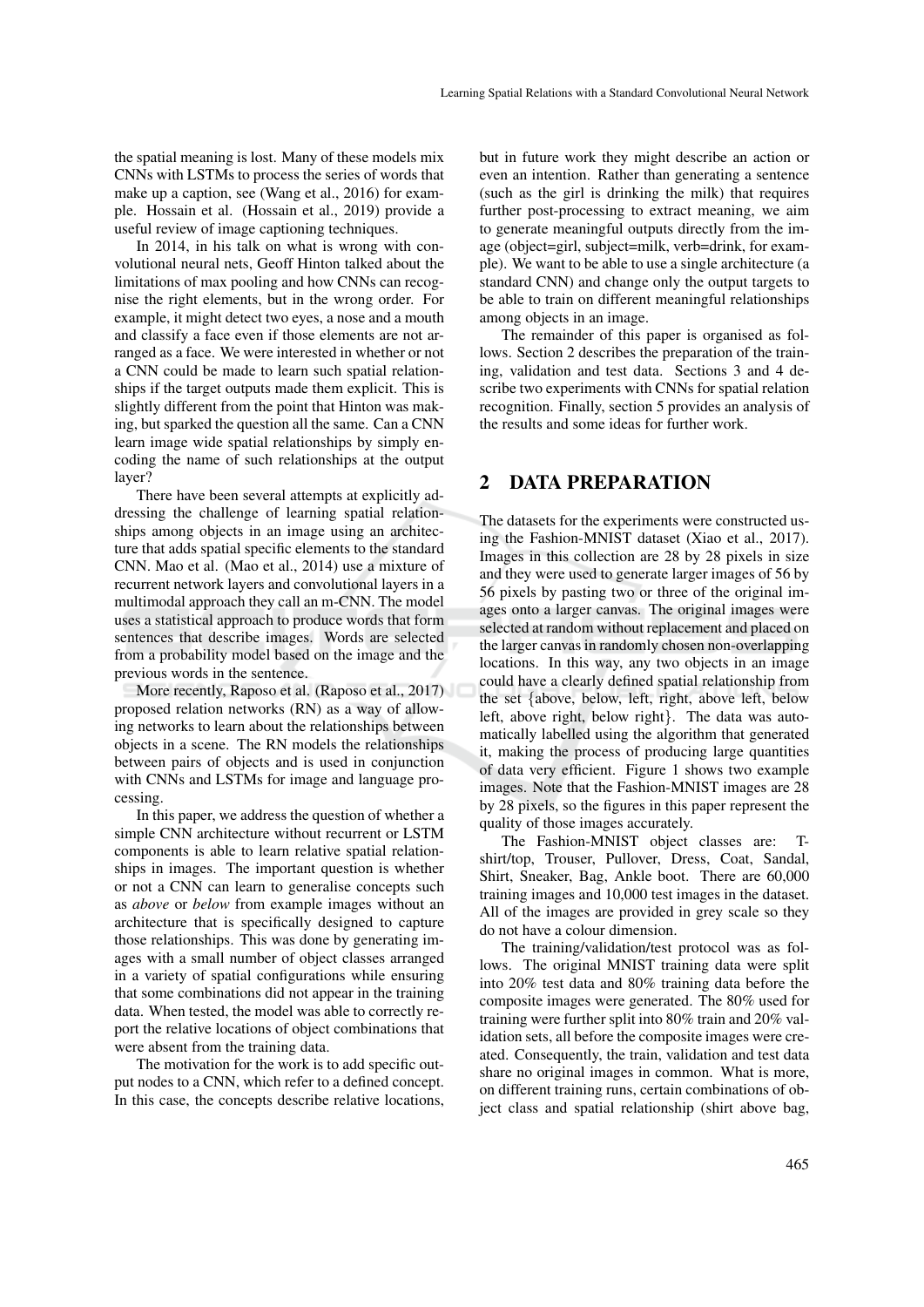

Figure 1: Two example training images. The first showing a sneaker below left of a pullover and the other showing a t-shirt below left of a dress. The categories were defined so that objects were either perfectly aligned, meaning that one is to the left of the other, or offset vertically meaning one is below left or below right the other.

for example) were actively excluded to ensure that the validation and test data contained novel combinations. In total there were 48,000 training examples, 12,000 validation examples and 10,000 test examples created. The validation data were used to tune the hyperparameters of the CNN and the test data were used to report the final accuracy values.

Two different experiments were performed, each on a different variant of the spatial relationship labelling task. The first trains a model to produce the class names of two objects in an image along with the name of the spatial relationship between them. The second takes an image with three objects in it along with the names of two of them and produces the name of the relationship between the two named objects as output. The experiments are described in the next two sections.

# 3 EXPERIMENT ONE - TWO **OBJECTS**

This section describes the first experiment, in which a CNN is trained to describe an image containing two objects. The images in the training data each contain two objects from the fashion MNIST data set and the target output for each consists of the two labels plus the name of the spatial relationship between them.

Each image forms the input part of a training point and the output is a vector of 24 binary values. The first 10 form a one-hot encoding of the name of the first object in the image. The second 10 use the same representation for the second object in the image and the final four represent the four possible spatial relationships of the first object to the second. They are in the set {left, above, below left, and below right}. There is no need to encode the relationships to the right of or below as they can be represented by switching the order of the object labels. For example, a coat to the

left of a bag would encode coat, bag, left and a coat to the right of a bag would encode bag, coat, left. Consequently, each output vector contains exactly three values set to one and the rest at zero.

#### 3.1 Network Architecture

A convolutional neural network architecture was used as follows. The input layer takes grey level images of 56 by 56 pixels, so has a volume of  $56 \times 56 \times 1$ . There are then three convolutional layers, the size of which is explored as one of the architectural hyperparameters. Each one of the three layers uses batch normalisation, max pooling and dropout, all optimised during the training and validation process. All layers except the output layer use ReLU activation functions as this is well established in the literature as a good choice for speed and stability.

There is then a fully connected layer that is itself fully connected to the final, output layer, which uses logistic activation functions paired with a cross entropy loss function. Softmax activation here would not be suitable as there are always three nodes with a target value of one, and softmax forces all the outputs to sum to one.

During training, the hyperparameters were tuned using a mixture of manual and hyperband search (Li et al., 2017). The hyperparameters, their possible settings and search method are shown in Table 1. The manual search involved the researcher making a judgement about how to set the hyperparameter based on previously built models from the same set of experiments. It is fair to say that the model was not fully optimised, but the purpose of the work is to test whether or not a CNN can learn spatial relationships rather than squeezing the last percentage of accuracy from the data.

Table 1: The hyperparameter search space for the convolutional neural network. In the Search column, H means hyperband and M means manual.

| <b>Hyperparameter</b> | <b>Options</b>                               | <b>Search</b> |
|-----------------------|----------------------------------------------|---------------|
| Number of filters     | 32, 64, 128                                  | H             |
| Kernel size           | $3 \times 3$ , $5 \times 5$ , $11 \times 11$ | M             |
| Optimiser             | Adam, SGD                                    | H             |
| Learning rate         | 0.01, 0.001, 0.0001                          | M             |
| LR Decay              | Yes, No                                      | М             |
| Batch size            | 1, 32, 64, full                              | М             |
| Dropout               | 0.2, 0.3, 0.4, 0.5                           | M             |

During training, early stopping was used if the validation accuracy stopped falling. The first two convolutional layers used small kernels, as is common in the literature, but for the third layer we experimented with larger kernels to allow the network to capture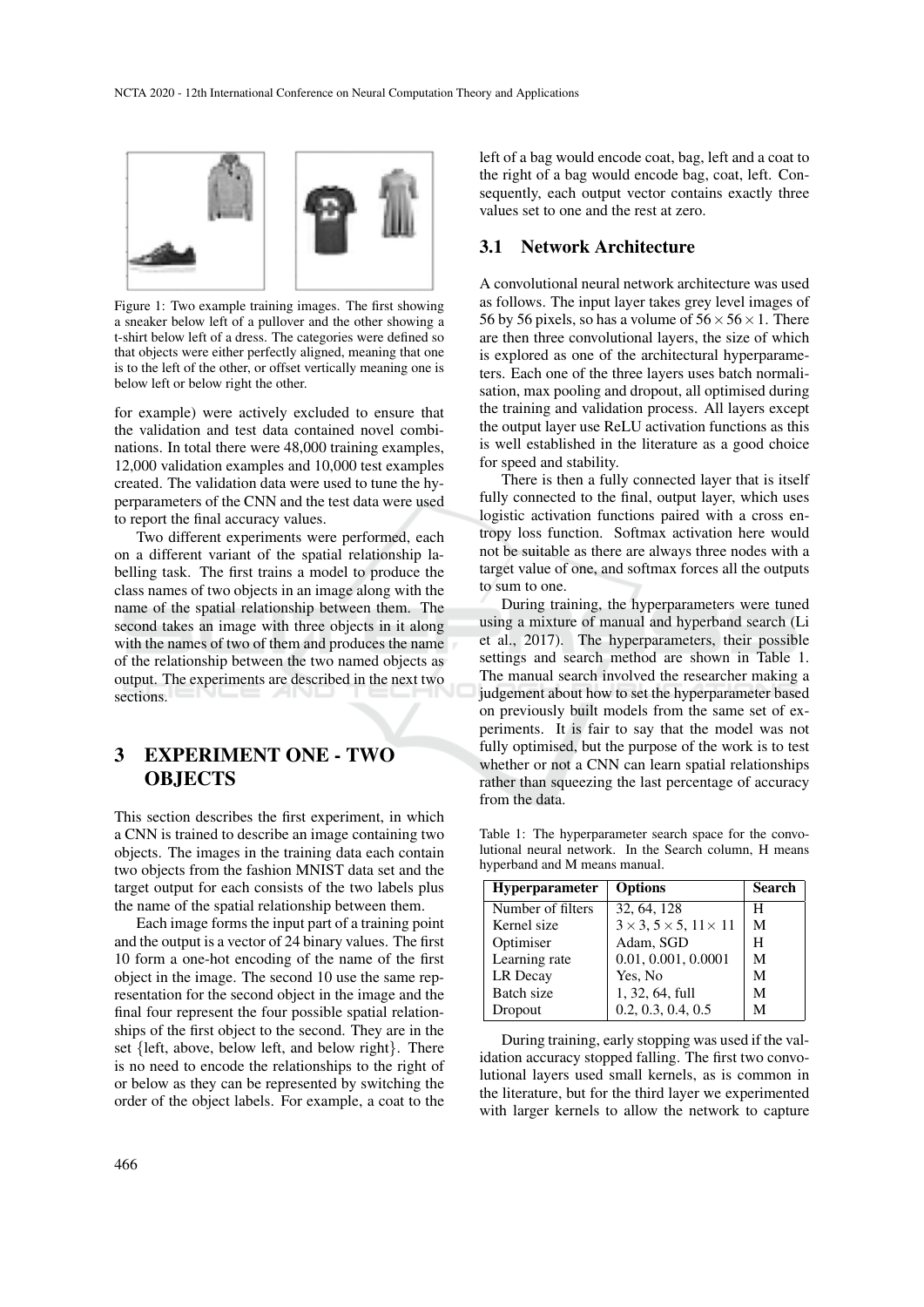broader spatial relationships. Peng et al. (Peng et al., 2017) describe the advantages of larger kernels when performing object localisation. Learning rates started at the values stated in Table 1, but learning rate decay was also found to be advantageous.

#### 3.2 Hyperparameter Search Results

The results of the hyperparameter search were a model with the architecture shown in Figure 2. The model was trained for 162 epochs before early stopping. The optimal hyperparameters were found to be a learning rate of 0.001 with learning rate decay on each epoch. The optimal batch size was found to be 32 and the dropout rate was 0.3. ReLU activation functions were used throughout except at the output layer, where logistic functions were used. Adam was found to be more effective than stochastic gradient descent (SGD) as the optimiser.

It was found that using smaller kernels at the final convolutional layer adversely affected the accuracy of the model, suggesting that the larger kernel is needed to capture positional relationships. This is not a surprising finding as these relationships naturally occur over large distances. Being at later layers, the larger kernels are able to operate on smaller input volumes than the full input image while still spanning the full scope of the original image. This is because the architecture of the network shrinks the input size at each layer with max pooling so a single cell in layer three covers the information in 4 pixels of the original image.

### 3.3 Results

After 162 training epochs, early stopping caused the process to terminate. The training accuracy was 0.93 and the test accuracy was 0.83. The specific combination of the objects bag and trousers were excluded from the training data but included in the test data. The test data images containing a bag and a pair of trousers were then used to test the model's ability to generalise to combinations of object and location that were not in the training data. The model was able to correctly give the object labels and relative locations for these images. An example image is shown in Figure 3.

# 4 EXPERIMENT TWO - THREE **OBJECTS**

In the first experiment described above, the task for the CNN was to name the classes for two objects in







Figure 3: An example output from the model showing the correct response to an image containing a pair of trousers to the left of a bag. This was a combination of objects that was explicitly excluded from the training data.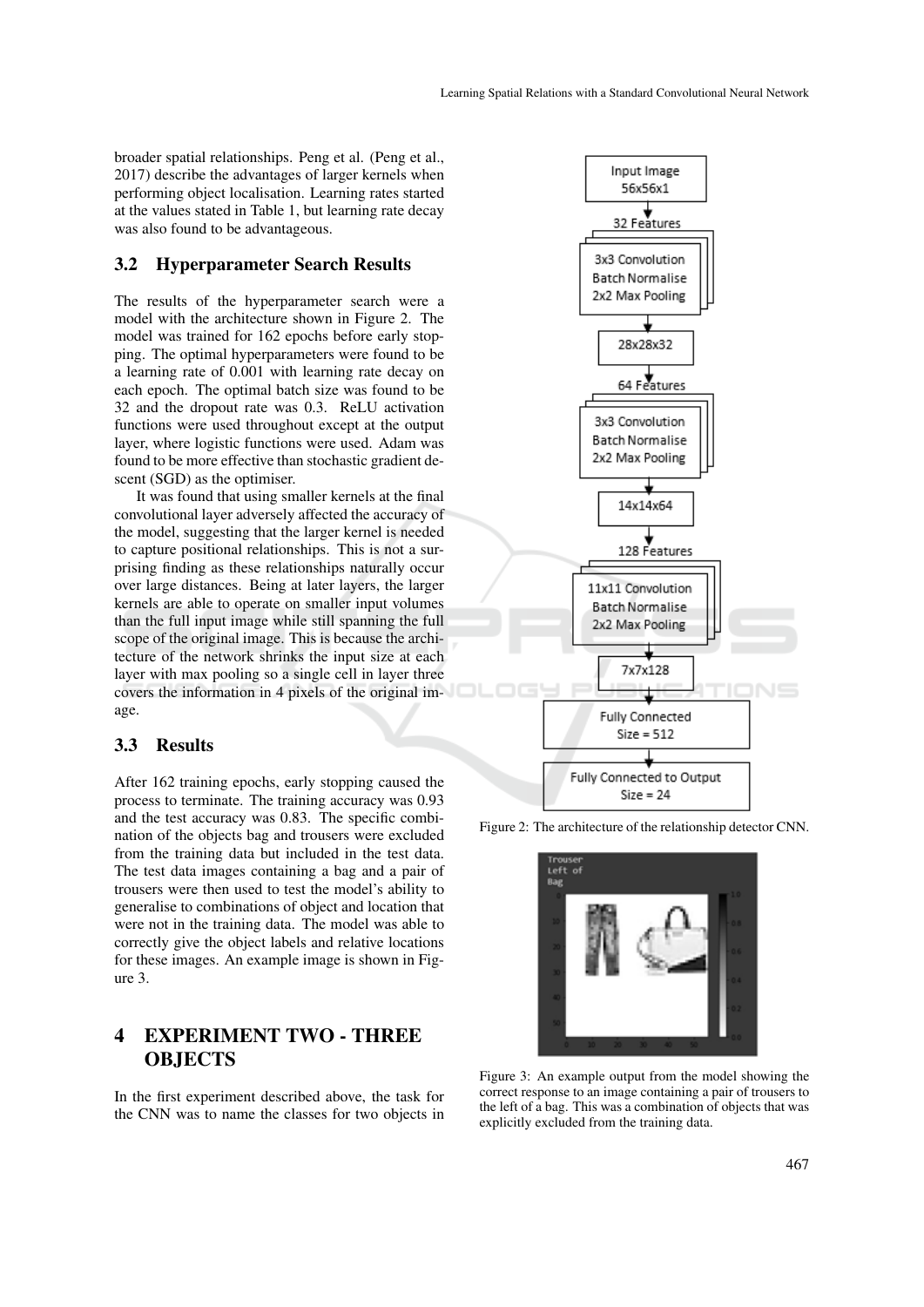

Figure 4: An example input and output encoding. In this example, the relationship "bag left of ankle boot" is represented.

an image and label the spatial relationship between them. In the second experiment, the task is to take an image containing three objects, along with the labels for two of them as an input and generate the nature of the relationship between them as the output. This is equivalent to answering a question like "Where is the coat in relation to the bag?". It presupposes that you know the identity of two of the objects in the image. However, the presence of a third object in the image means that this is not simply a question of identifying where the objects are. The network must identify which are the two objects of interest and then generate the relationship between them. Figure 4 shows an example input image.

The data representation for this task consists of the image as a  $56 \times 56$  array of grey level pixel values plus two vectors of ten, each with a one-hot encoding of the object class to include in the question. We do not attempt to process whole sentences, such as "What is to the left of the bag?", but encode the question explicitly as two words and an image. The output represents the 8 possible relationships of the second object to the first from the set {above, below, left, right, below left, below right, above left, above right}. As with the inputs, we are not trying to generate full sentences, just the answer to the encoded question. Of course, it is trivial, given the two input object labels and the name of their relationship to generate a meaningful sentence from the output.

Training images were generated by placing three random images from the Fashion-MNIST training data in non-overlapping locations on a  $56 \times 56$  pixel blank canvas. Two of the objects were selected at random and their spatial relationship calculated and encoded as the target output. Note that each training image represents only one of the possible relationships it contains. In figure, 4, for example, the coat object



Figure 5: The architecture of the three object CNN.

is not represented in the output.

The architecture for the model has three channels that merge in the first fully connected layer. One uses the standard CNN components of convolutions, max pooling, ReLU, and batch normalisation. The other two channels simply feed the one-hot encoded representations of the question words into the first fully connected layer. This layer then merges the three channels into a final, fully connected layer to a onehot encoded softmax layer that represents the target relationship label at the output. The architecture is shown in Figure 5.

#### 4.1 Results

After a hyperparameter search following the protocol described in section 3.1, a network with the architecture shown in Figure 5 was trained until early stopping at 100 epochs. The learning rate was initially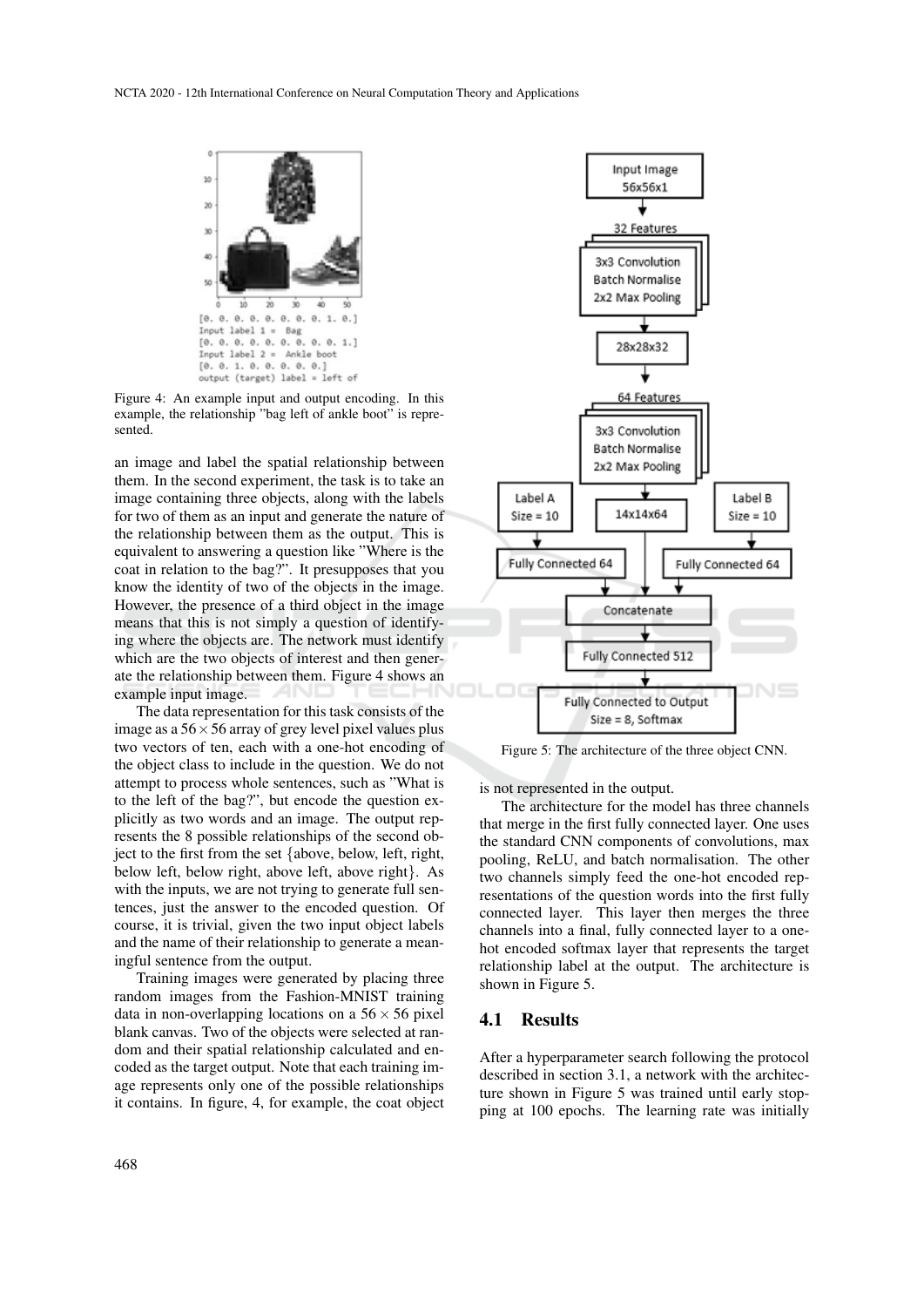

Figure 6: The model correctly labelling a bag above the trousers. The training data contained no examples of this combination.

0.001 and rate decay was used to decrease it further after each epoch. Convolutional layers had ReLU activation functions and the output was softmax. The dropout rate was 0.3 and Adam was used for the optimiser. Categorical cross entropy was used for the cost function.

The final model achieved an accuracy of 94% on the training data and 86% on the unseen test data. As before, images containing a bag and a pair of trousers were missing from the training data, but were explicitly included for testing. Figure 6 shows an example of the model correctly generalising to generate an answer to the question "Where is the bag in relation to the trousers?".

HNC SCIENCE *A*ND

## 5 CONCLUSION

This short piece of work shows that a standard convolutional neural network is capable of learning imagewide concepts about the relative locations of objects in an image. The architecture of the CNN uses a combination of max pooling layers that shrink the input dimensions at each step and a large kernel at the final layer. This allows broad scale relationships across the original image to be captured in smaller feature maps. We speculate that the large kernel at the final convolutional layer of the network is responsible for learning the relative locations. There is evidence for this in the fact that reducing the size of the final kernels reduces the ability of the network to correctly label relative locations of objects in an image.

The second of the two experiments shows that a very simple form of visual question and answering can be implemented with a standard CNN by encoding the question at the inputs and the correct answer at the outputs. The input encodes both the image and the question, which specifies which elements of the

image should be used to generate the answer. So the question "Here is a picture that contains a bag, a coat and a shoe, but where is the shoe in relation to the bag?" can be answered with a one-of-eight encoding of relative locations.

There is plenty of scope to extend this work. Larger images with more objects could be introduced and the images could be placed on a noisy background rather than a plain white one. Real images could also be used. For example, the well known COCO dataset (Lin et al., 2014) has object labels and bounding boxes in its annotations. The relative locations of objects could be roughly inferred from the bounding box coordinates. Other relationships types could also be introduced, for example "on" as in "the lamp is on the desk" or "in front" or "behind".

The primary application that motivates this work is the development of a personal assistant technology for people with sight loss. Fixed cameras in a home could be used to answer location based questions such as "where did I leave my radio?" or to warn a user about a potential obstacle or danger. Other applications that require a specific representation of relative locations include self-driving cars and warehouse picking robots.

The difference between this approach, where specific relationships are one-hot encoded as specific nodes, and the sentence generating approaches described in section 1 is that the relationship is made explicit in the representation. With the three labels: "Coat", "Left", "Bag", one can easily generate a caption: "The coat is to the left of the bag" but one can also answer other questions such as "What is to the left of the bag?" or "Where is the coat?" without the need to use natural language understanding to decode an automatically generated caption. The *facts* of the image are made explicit.

### REFERENCES

- Deng, J., Dong, W., Socher, R., Li, L.-J., Li, K., and Fei-Fei, L. (2009). Imagenet: A large-scale hierarchical image database. In *2009 IEEE conference on computer vision and pattern recognition*, pages 248–255. Ieee.
- Girshick, R., Donahue, J., Darrell, T., and Malik, J. (2014). Rich feature hierarchies for accurate object detection and semantic segmentation. In *Proceedings of the IEEE conference on computer vision and pattern recognition*, pages 580–587.
- He, K., Zhang, X., Ren, S., and Sun, J. (2016). Deep residual learning for image recognition. In *Proceedings of the IEEE conference on computer vision and pattern recognition*, pages 770–778.